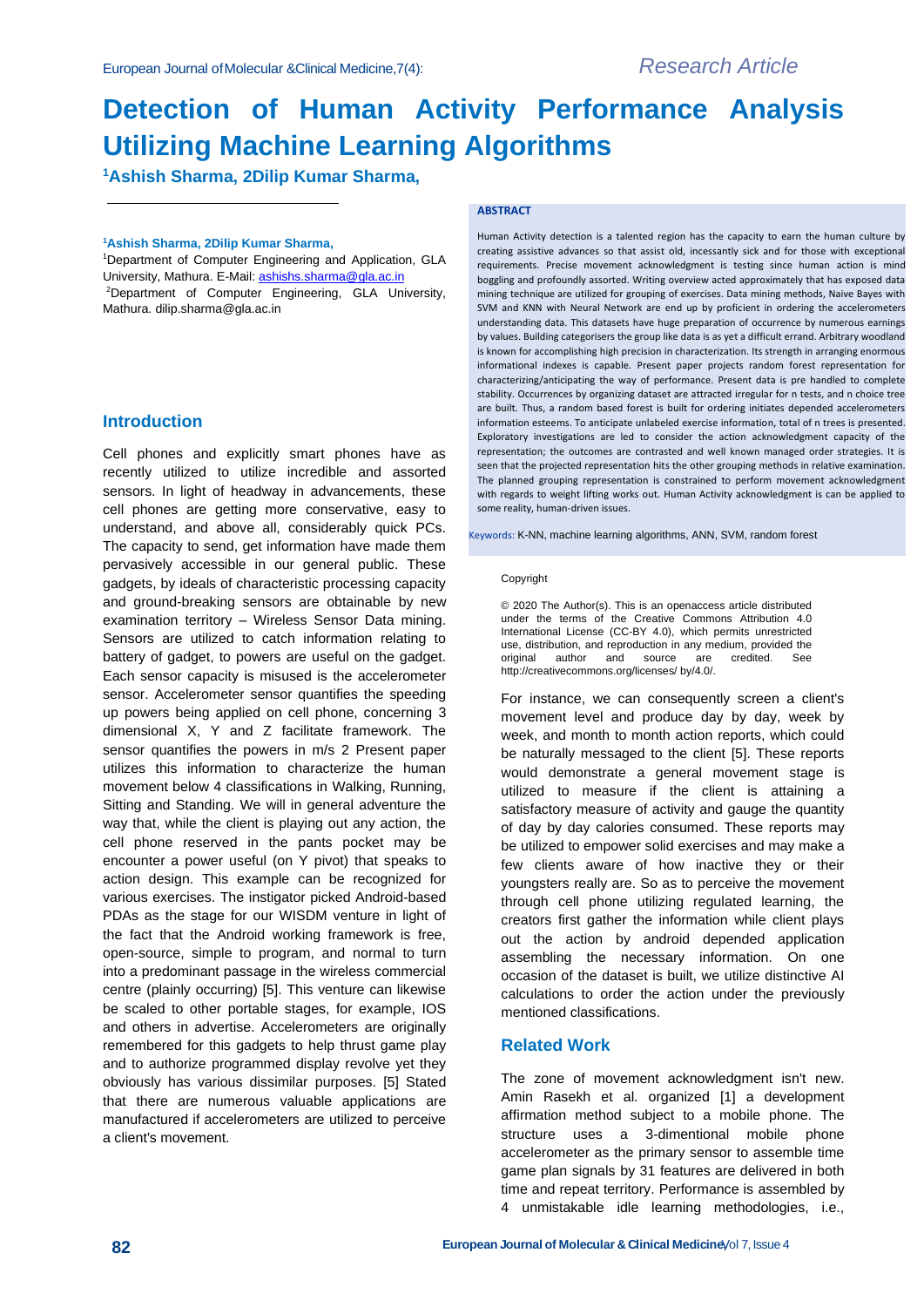quadratic categoriser, k-nearest neighbour computation, support vector machine, and phony neural frameworks. Outcomes demonstrate that the gathering pace of dormant learning shows up at 84.4%.AkramBayat et al. [2] suggested an affirmation method wherein another propelled low-pass channel is arranged by disconnect the piece of significance speeding up by that body stimulating rough data. The structure is arranged and attempted in a preliminary by various human subjects in certifiable circumstances. It is instituted that using the typical of possibilities as the blend methodology showed up at an overall exactness. Rao Fu et al. [4] centre around recovering characterization exactness and lessening computational intricacy for human movement appreciation difficulty on open datasets. Right off the bat they got crude information from sensors. On account of cell phone, the information was obtained from the accelerometer. This crude data pre-processed for grouping arranged method for mobile phone accelerometer, time agreement data was portioned into parts. Highlights are then produced and chosen dependent on crude information. In the wake of giving enough information tests, representation was planned utilizing appropriate learning calculations. The general exactness accomplishes more than 80%.

# **Implementation**

## **Data Collection**

For our research exercise, we have used the dataset available freely on [1]. The dataset is a collection of accelerometer readings from 4 sensors (on belt, on left thigh, on right ankle, on right arm) worn by each of 4 healthy subjects while performing certain activities in 5 different ways (sitting down, standing up, walking, standing, sitting) for in total of 8 hours. Each activity was performed separately by the subjects. The outcome class to predict was the way in which activity was performed (sitting, standing, standing up, sitting down, and walking).

## **Feature Selection**

Following features were selected for representation building. The list of best features to be used for representation was obtained from. The final features used for representation are as follows: (1) Sensor on the Belt: discrete of the component of speeding up vector, fluctuation of field, and change of move; (2) Sensor on the left thigh: module of quickening vector, discrete, and difference of field; (3) Sensor on the correct lower leg: fluctuation of field, and fluctuation of move; (4) Sensor on the correct ARM: discrete of the component of increasing speed vector; by all sensors: normal quickening and pattern divergence of speeding up. Variance of different pitch and roll angles and average acceleration and standard deviation were calculated using moving average with window length of 9. Accelerometer reading can be considered as time

series data. The length 9 on moving window was arrived at observing the spikes in Auto-Correlation and Partial Autocorrelation of the data.

## **Proposed Work**

There has been drastic change in the way, data is stored, perceived and processed. Tremendous amount of data is generated every second and if this data is used and analyzed efficiently, it can reveal very important insights. Lot of data mining techniques has evolved in analyzing the huge amount of data. One important part of the prediction is the selection of suitable representations. In our exercise, we have built representations using several machine learning techniques and compared the accuracy of different algorithms.

Irregular Forest Random woodland is additionally the calculation which will in general join powerless students to improve exactness. It bootstraps various indicators and manufactures numerous frail trees from bootstrapped indicators. Bootstrapping of indicators guarantees less associated trees. Lastly it joins powerless choice trees to foresee the result. This calculation additionally yields much better characterization precision over choice trees.

Preparing and tuning HAR information utilizing arbitrary backwoods strategy and examination with two other arrangement procedures. Irregular Forests (RF) comprises of a mix of choice trees. It develops the order execution of a solitary tree categoriser by joining the bootstrap amassing (sacking) strategy and randomization in the choice of parcelling information hubs in the development of choice tree. The task of another perception vector to a class depends on a larger part vote of the various choices gave by each tree comprising the woods. In any case, RF needs colossal determination of noticeable information to complete great exhibitions.

K-Nearest Neighbours k-Nearest Neighbours (k-NN) is a managed arrangement strategy is observed as an instant order technique since it do not need a learning procedure. It just requires the capacity of the entire information. To arrange another perception, the K-NN calculation utilizes the standard of closeness (separation) among the preparation set and novel perception to group. The novel perception is doled out to the most widely recognized class through a greater part vote of its k closest neighbours. The separation of the neighbours of a perception is determined utilizing a separation estimation called closeness capacity, for example, Euclidean separation. Additionally, one has to take memorandum of that while utilizing the K-NN method and another example is doled out to a class, the calculation of separations (like calculation instance) increments as a component of the current representations in the dataset.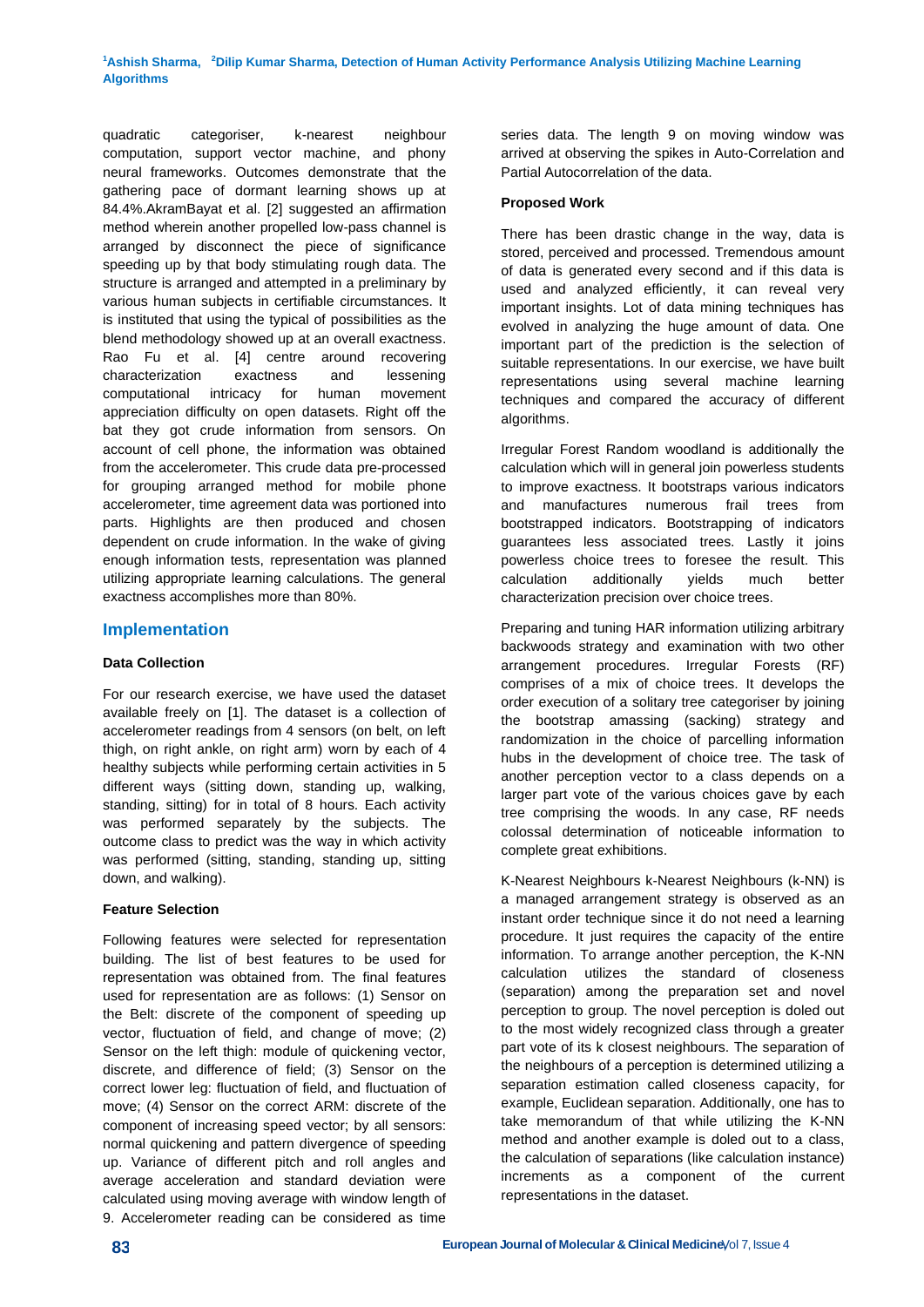Foerster et al. were the first to apply the k-NN grouping to separate among 9 human exercises utilizing timearea highlights acquired from 3 uni axial accelerometers. In Foerster and Fahrenberg consolidated k-NN by various levelled option way to compact by observed 9 workouts using recurrence area highlights. This methodology has demonstrated to be added dynamic, regarding grouping precision, contrasted with the k-NN. Different investigations dependent on k-NN for human movement acknowledgment has additionally demonstrated a significant altitude of precision and acceptable division outcomes.

## **Random Forests Random Forests (RF)**

 It includes of a mixture of decision trees. It develops the characterization implementation of a solitary tree categoriser by strengthening the bootstrap collecting (packing) technique and randomization in the choice of apportioning information nodes in the improvement of choice tree. The job of an added sensitivity vector to a class based on a superior part vote of the various choices is given by each tree establishing the timberland. Be RF requires immense measure of named information to complete huge exhibitions.

## **Accuracy**

**Assessment:** The exactness measure is utilized to assess the categorisers exhibitions. Truth be told, this measurement gauges the extent of accurately grouped representations. On account of parallel order, the exactness can be communicated as follows:

## **Categoriser**

A program or a capacity that maps from unlabeled examples to classes is recognised as a categoriser.

## **Confusion Matrix**

A disarray lattice, additionally recognised a possibility table or blunder grid, is operate to imagine the presentation of a categoriser.

The sections of the grid speak to the examples of the anticipated classes and the lines speak to the occurrences of the real class.

On account of parallel order in that table Representation:

| Disarray matrix |        | expected classes |        |
|-----------------|--------|------------------|--------|
|                 |        | male             | female |
| Actual          | male   | 51               | 9      |
| classes         | female | 21               | 41     |

**Table.1. Disarray matrix representation**

This implies the categoriser effectively anticipated a male individual in 51 cases and it incorrectly imagined 8 male cases as female. It accurately anticipated 32 occurrences as female. 18 cases had been incorrectly anticipated as male before female.

Precision is a factual measured by characterized as it remains of right expectations made by a categoriser partitioned by the total of forecasts made by the categoriser.

The categoriser in our past representation anticipated effectively anticipated 42 male occurrences and 32 female examples.

Subsequently, the exactness can be determined by: Exactness =  $(51+41)/(51+9+21+41)$  that is 0.75 We should accept we have a categoriser, which consistently calculate "female". We have a precision of 50 % for this situation.

| Disarray matrix |        | expected classes |        |
|-----------------|--------|------------------|--------|
|                 |        | male             | female |
| Actual          | male   |                  | 50     |
| classes         | female |                  | 50     |

## **Table.2. Calculate Male and female**

We will show the alleged exactness paradox.

A spam recognition categoriser is portrayed by the accompanying disarray network:

| Disarray matrix |      | expected classes |     |
|-----------------|------|------------------|-----|
|                 |      | spam             | ham |
| Actual          | spam |                  |     |
| classes         | ham  |                  | g,  |

**Table.3. Spam Recognition categoriser**

The Precision of this categoriser is  $(4 + 91)$  / 100, i.e. 95 %.

The next categoriser predicts solely "ham" and has the same precision.

| Disarray matrix |      | expected classes |     |
|-----------------|------|------------------|-----|
|                 |      | spam             | ham |
| Actual          | spam |                  | :5  |
| classes         | ham  |                  | 95  |

## **Table.4. categoriser predicts**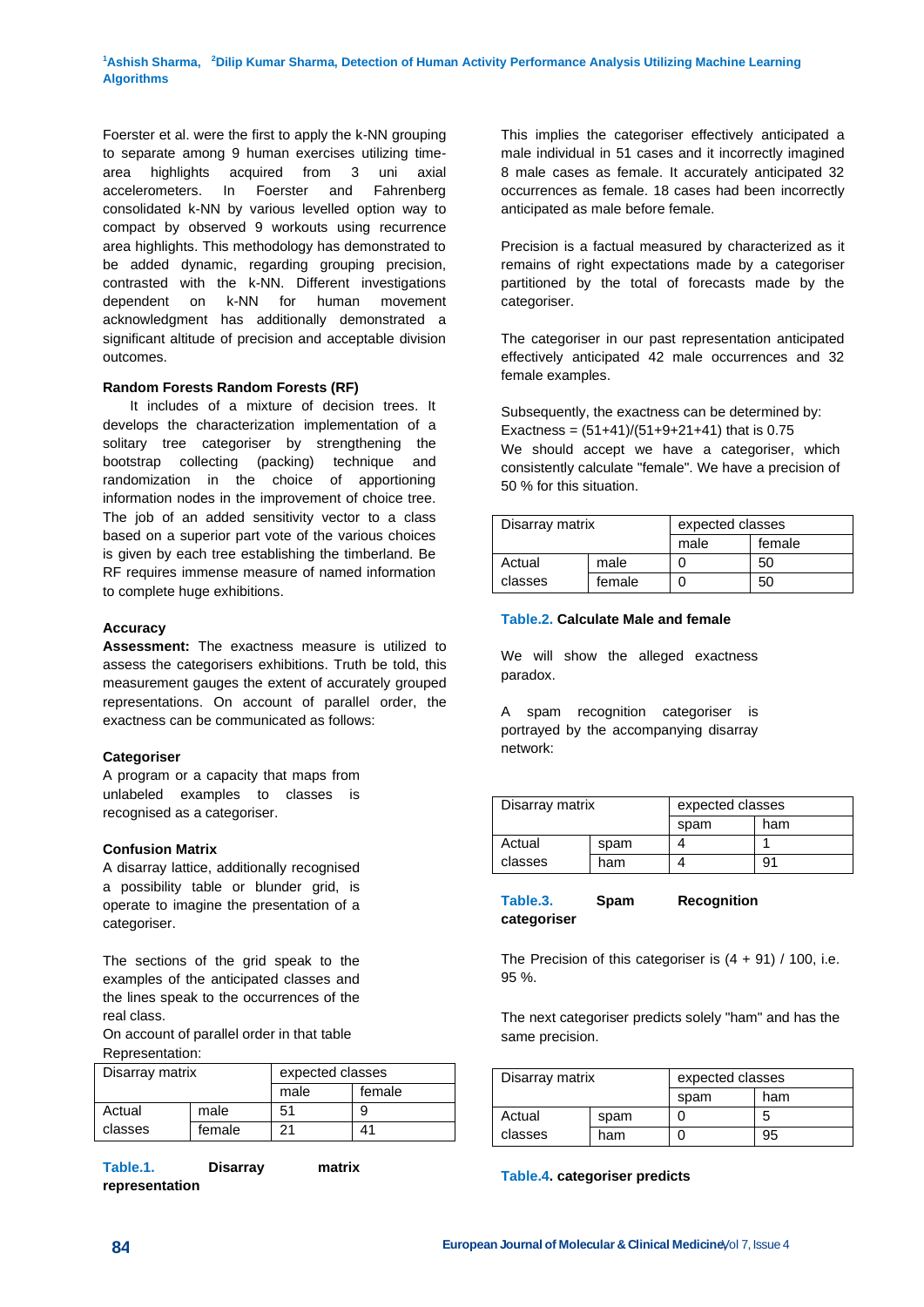**<sup>1</sup>Ashish Sharma, <sup>2</sup>Dilip Kumar Sharma, Detection of Human Activity Performance Analysis Utilizing Machine Learning Algorithms**

The Precision of this categoriser is 95%, even though it is not capable of recognizing any spam at all.

| Disarray matrix |          | expected classes |          |
|-----------------|----------|------------------|----------|
|                 |          | negative         | positive |
| Actual          | negative | TΝ               | FP       |
| classes         | positive | FN               | то       |

#### **Table.5. Precision and recall**

Accuracy: (TN+TP)/(TN+TP+FN+FP)(TN+TP)/(TN+TP+FN+FP)

Precision: TP/(TP+FP)TP/(TP+FP)

Recall: TP/(TP+FN)TP/(TP+FN)

# **Results**

As shown the below figures are various Classification analysis







**Figure.2. Random Forest**



## **Figure.3. LR**



## **Conclusion**

The Random Tree representation anticipated over the test informational collection with 99.97% exactness. KNN representation anticipated more than the test informational index by99.59% exactness. These outcomes exhibits that Random Forest representation was the right decision to examine the information. The weight lifting preparing informational index utilized to make a representation that anticipated the manner in which a subset played out the weight lifting exercise. The structured characterization representation is constrained to carry out movement acknowledgment with regards to weight lifting works out.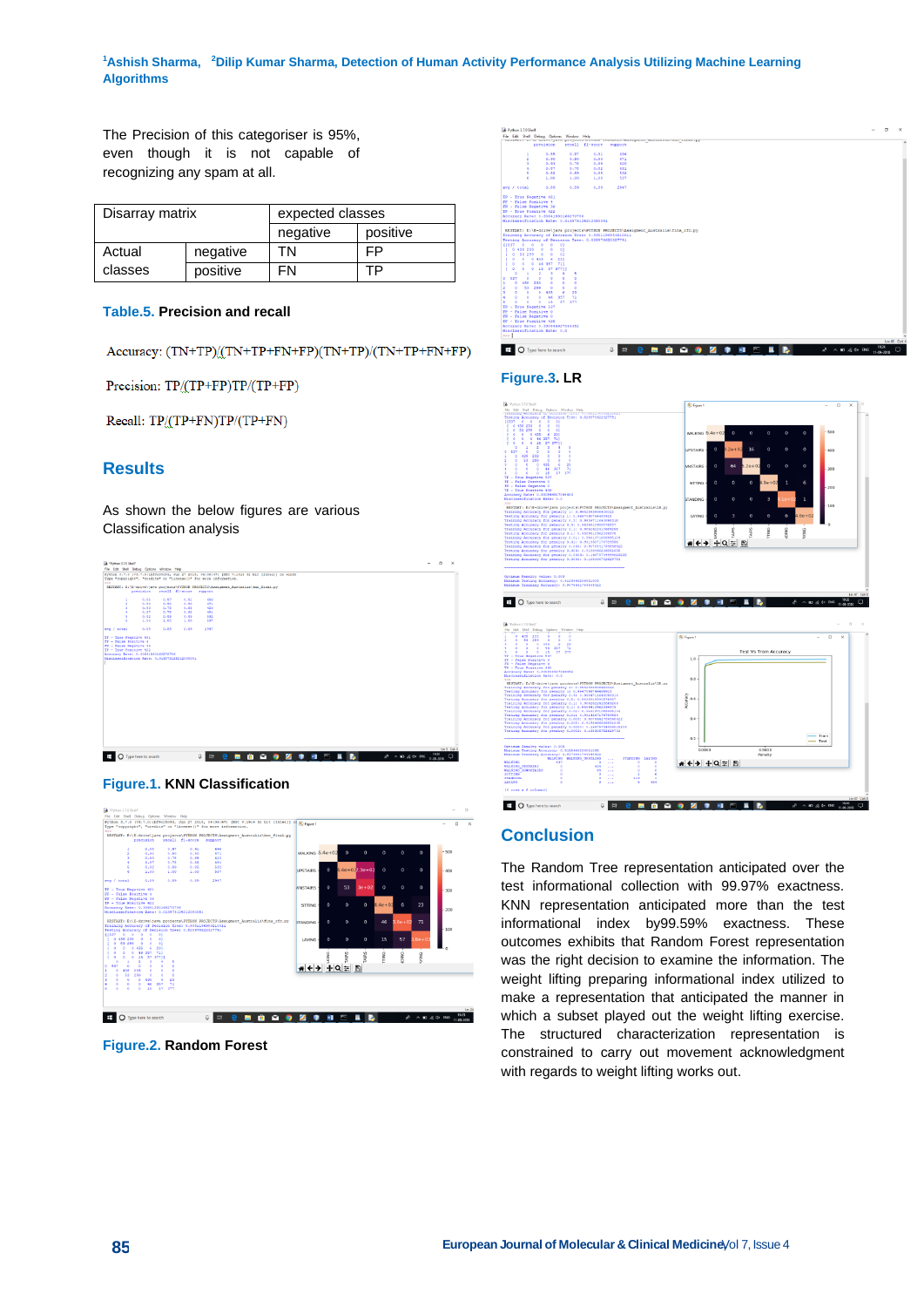# **References**

- 1. J. Perez, M. A. Labrador, and S. J. Barbeau, "Gsense: A scalable architecture for global sensing and monitoring," IEEE Network, vol. 24, pp. 57–64, 2010.
- 2. Ulf Blanke and BerntSchiele, "Remember and transfer what you have learned recognizing composite activities based on activity spotting ", Proceedings of ISWC, pp. 1– 8, 2010.
- 3. K. Partridge and P. Golle, " On using existing timeuse study data for ubiquitous computing applications", Proceedings of UbiComp, ACM, pp. 144–153, 2008.
- 4. Bernd Tessendorf, Andreas Bulling, Daniel Roggen, Thomas Stiefmeier, Manuela Feilner, Peter Derleth, and Gerhard Tro ster. 2011a. Recognition of hearing needs from body and eye movements to improve hearing instruments. In Proceedings of the 9th International Conference on Pervasive Computing. Springer, 314–331.
- 5. DOI:http://dx.doi.org/10.1007/978-3-642-21726- 5\_20 Bernd Tessendorf, Franz Gravenhorst, Bert Arnrich, and Gerhard Tro ster. 2011b. An IMUbased sensor network to continuously monitor rowing technique on the water. In Proceedings of ISSNIP.
- 6. S. Katz, T. D. Downs, H. R. Cash, and R. C. Grotz. 1970. Progress in development of the index of ADL. The Gerontologist 10, 1 Part 1 (1970), 20.
- 7. K. Partridge and P. Golle. 2008. On using existing timeuse study data for ubiquitous computing applications. In Proceedings of UbiComp. ACM, 144–153.
- 8. Matthias Kranz, Andreas Mo ller, Nils Hammerla, Stefan Diewald, Thomas Plotz, Patrick Olivier, and Luis Roalter. 2013. The mobile fitness coach: Towards individualized skill assessment using personalized mobile devices. Pervasive and Mobile Computing 9, 2 (2013), 203–215.
- 9. Eduardo Velloso, Andreas Bulling, Hans Gellersen, Wallace Ugulino, and Hugo Fuks. 2013b. Qualitative activity recognition of weight lifting exercises.In Proceedings of the 4th Augmented Human International Conference (AugmentedHuman 2013). 116–123. DOI:http://dx.doi.org/10.1145/2459236.2459256 .
- 10. Taˆm Huynh, Mario Fritz, and BerntSchiele. 2008. Discovery of activity patterns using topic representations. In Proceedings of UbiComp. 10– 19.
- 11. F. Michahelles and B. Schiele, "Sensing and monitoring professional skiers ". IEEE Pervasive Computing, 4(3), pp. 40–46, 2005. a. M. Ermes, J. Parkka, J. Mantyjarvi, and I. Korhonen. Detection of daily activities and sports with wearable sensors in controlled and uncontrolled conditions.

Information Technology in Biomedicine, IEEE Transactions on, 12(1):20 –26, jan. 2008.

- 12. K.-h. Chang, M. Y. Chen, and J. Canny. Tracking freeweight exercises. In Proceedings of the 9th ACM International Conference on Ubiquitous computing, volume 4717, pages 19–37. Springer, 2007.
- 13. T. Dutta. Evaluation of the kinect sensor for 3-d kinematic measurement in the workplace.Applied Ergonomics, 2011.
- 14. T. C. Havens, G. L. Alexander, C. Abbott, J. M. Keller, M. Skubic, and M. Rantz. Contour tracking of human exercises. In Proceedings of Computational Intelligence for Visual Intelligence, pages 22–28, 2009.
- 15. Moeller, L. Roalter, S. Diewald, M. Kranz, N. Hammerla, P. Olivier, and T. Ploetz. Gymskill: A personal trainer for physical exercises. In Proceedings of the International Conference on Pervasive Computing and Communications, 2012.
- 16. N. Y. Hammerla, T. Ploetz, P. Andras, and P. Olivier. Assessing motor performance with pca. In Proceedings of the International Workshop on Frontiers in Activity Recognition using Pervasive Sensing, 2011.
- 17. Strohrmann, H. Harms, G. Troster, S. Hensler, and R. Mu ller. Out of the lab and into the woods: Kinematic analysis in running using wearable sensors. In Proceedings of the 13th ACM International Conference on Ubiquitous Computing (UbiComp 2011). ACM, Sept. 2011.
- 18. Zinnen, U. Blanke, and B. Schiele. An analysis of sensor-oriented vs. representation-based activity recognition. In Wearable Computers, 2009.ISWC '09. International Symposium on, pages 93 –100, sept. 2009.
- 19. Zinnen, C. Wojek, and B. Schiele. Multi activity recognition based on bodyrepresentation-derived primitives. In Proceedings of the 4th International Symposium on Location and Context Awareness, LoCA '09, pages 1– 18, Berlin, Heidelberg, 2009. Springer-Verlag.
- 20. Reiss, G. Hendeby, G. Bleser, and D. Stricker. Activity recognition using biomechanical representation based pose estimation. In Smart Sensing and Context, volume 6446 of Lecture Notes in Computer Science, pages 42–55. Springer, 2010.
- 21. M. Beetz, B. Kirchlechner, and M. Lames. Computerized real-time analysis of football games. IEEE Pervasive Computing, 4(3):33–39, 2005.
- 22. O. F. Standardisation. Iso 9000:2005 quality management systems – fundamentals and vocabulary. Management, 3, 2005.
- 23. P. B. Crosby. Quality is Free. McGraw-Hill, 1979. M. A. Hall. Correlation-based Feature Subset Selection for Machine Learning. PhD thesis, Department of Computer Science, University of Waikato, Hamilton, New Zealand, Apr. 1999.